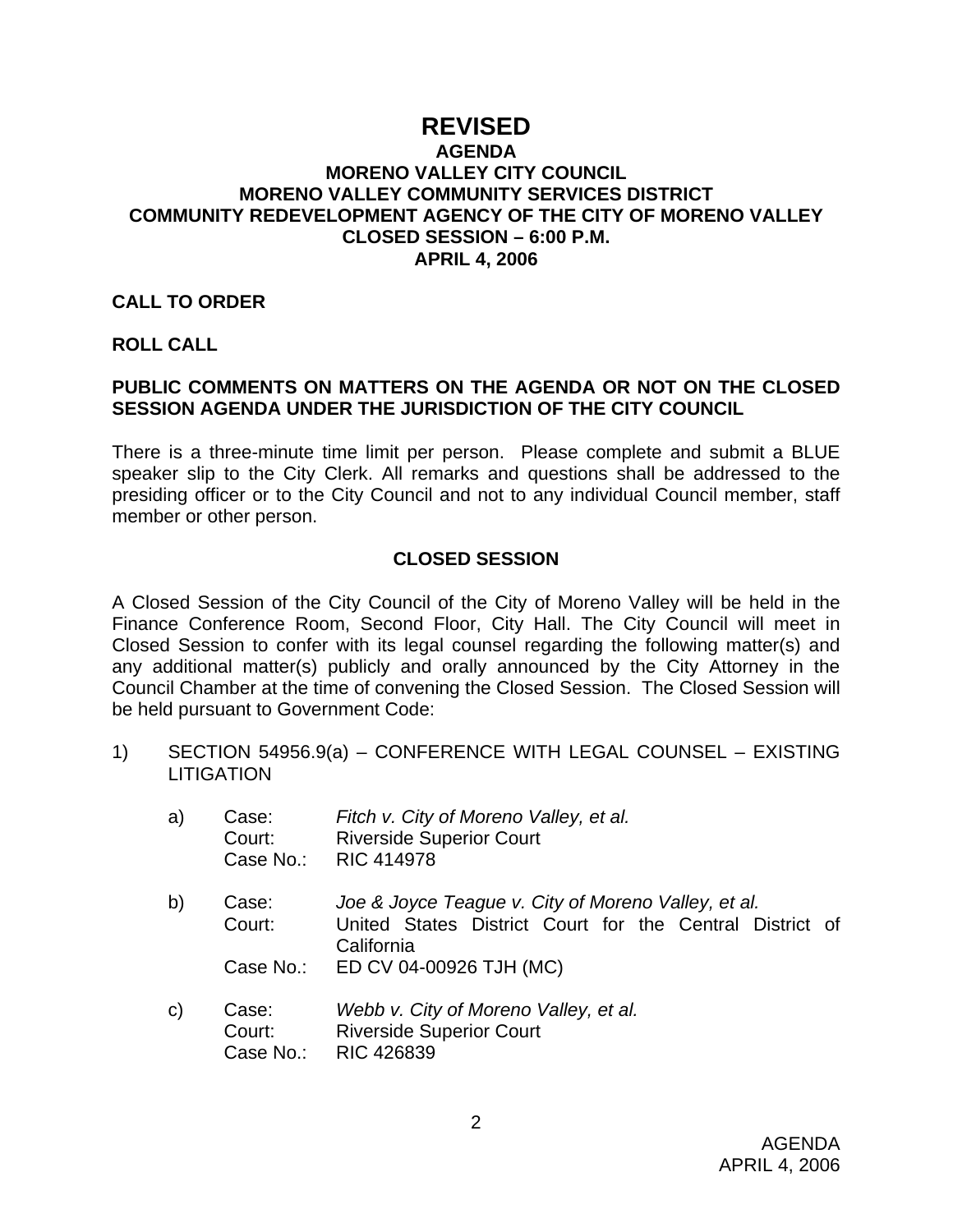| d) | Case:<br>Court:<br>Case No.  | Bond Blacktop v. City of Moreno Valley<br><b>Riverside Superior Court</b><br><b>RIC 423517</b>                               |
|----|------------------------------|------------------------------------------------------------------------------------------------------------------------------|
| e) | Case:<br>Court:<br>Case No.: | Rados v. City of Moreno Valley<br><b>Riverside Superior Court</b><br>RIC 425323                                              |
| f) | Case:<br>Court:<br>Case No.  | Theresa Fontno v. City of Moreno Valley, et al.<br><b>Riverside Superior Court</b><br><b>RIC 436322</b>                      |
| g) | Case:<br>Court:<br>Case No.: | Mireles & Beeler v. City of Moreno Valley<br><b>Riverside Superior Court</b><br><b>RIC 433878</b>                            |
| h) | Case:<br>Court:<br>Case No.: | Monaco v. City of Moreno Valley, et al.<br><b>Riverside Superior Court</b><br><b>RIC 428221</b>                              |
| i) | Case:<br>Court:<br>Case No.: | Frank Almeida v. City of Moreno Valley<br><b>Riverside Superior Court</b><br><b>RIC 439717</b>                               |
| j) | Case:<br>Court:<br>Case No.: | Granados v. City of Moreno Valley<br>United States District Court, Central District of California<br>EDCV 05 - 00724 GAF MLG |
| k) | Case:<br>Court:<br>Case No.: | Christine Mendez v. City of Moreno Valley, et al.<br><b>Riverside Superior Court</b><br><b>RIC 445967</b>                    |
| I) | Case:<br>Court:<br>Case No.: | Mary Anne Ramirez v. City of Moreno Valley, et al.<br><b>Riverside Superior Court</b><br><b>RIC 444070</b>                   |
| m) | Case:<br>Court:<br>Case No.: | Linda Aguilera v. City of Moreno Valley, et al.<br><b>Riverside Superior Court</b><br>RIC 433432                             |